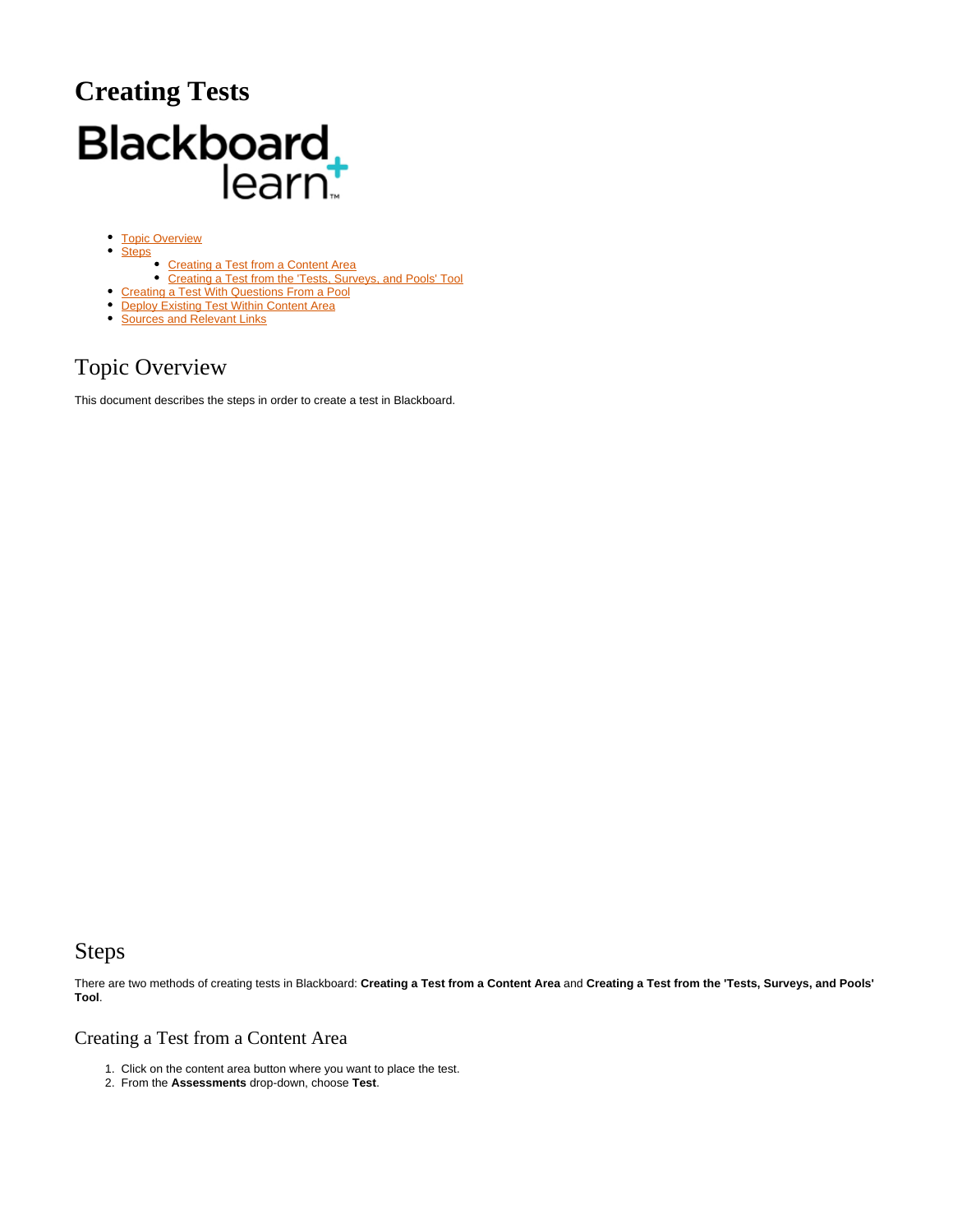| <b>Assessments</b> |
|--------------------|
| <b>Test</b>        |
| <b>Survey</b>      |
| Assignment         |

3. Click the **Create** button under **Add Test**.

| <b>Add Test</b>                                         |
|---------------------------------------------------------|
| Create a new Test or select an existing Test to deploy. |
| <b>Create a New Test</b><br>Create                      |

- 4. Fill in the Test Information and **Submit**. At this point, a new column in the **Grade Center** is created with the same name.
- 5. **If you want to be able to add images to the test**, modify the Question Settings by clicking on the **Question Settings** button located on the right side of the screen. Under #2, select the box(es) of your choice. Add images, files, and external links to questions. Add images, files, and external links to answers.

| <b>Images, Files, and Web Links</b>                                                                         |  |  |  |
|-------------------------------------------------------------------------------------------------------------|--|--|--|
| $\Box$ Add images, files, and web links to questions<br>$\Box$ Add images, files, and web links to answers. |  |  |  |

6. **Submit**

- 7. Click on **Create Questions** and choose the type of question from the drop-down menu
	- a. You can edit the number of points a question is worth on the right side of the Test Canvas page. Click on the number to change the value of the question, and then **Submit**

| <b>Ouestion</b> | <b>Sample Question</b> |  |
|-----------------|------------------------|--|
| <b>Answer</b>   | True                   |  |
|                 | False                  |  |

- 8. When finished creating all questions, click **OK** (bottom right corner).
- 9. **Highlight** the test to add and **Submit**.

| <b>Add Test</b>                                         |                                          |
|---------------------------------------------------------|------------------------------------------|
| Create a new Test or select an existing Test to deploy. |                                          |
| <b>Create a New Test</b>                                | Create                                   |
| <b>Add Test</b>                                         | -- Select Test Below --<br><b>Test V</b> |
|                                                         |                                          |
|                                                         |                                          |
|                                                         |                                          |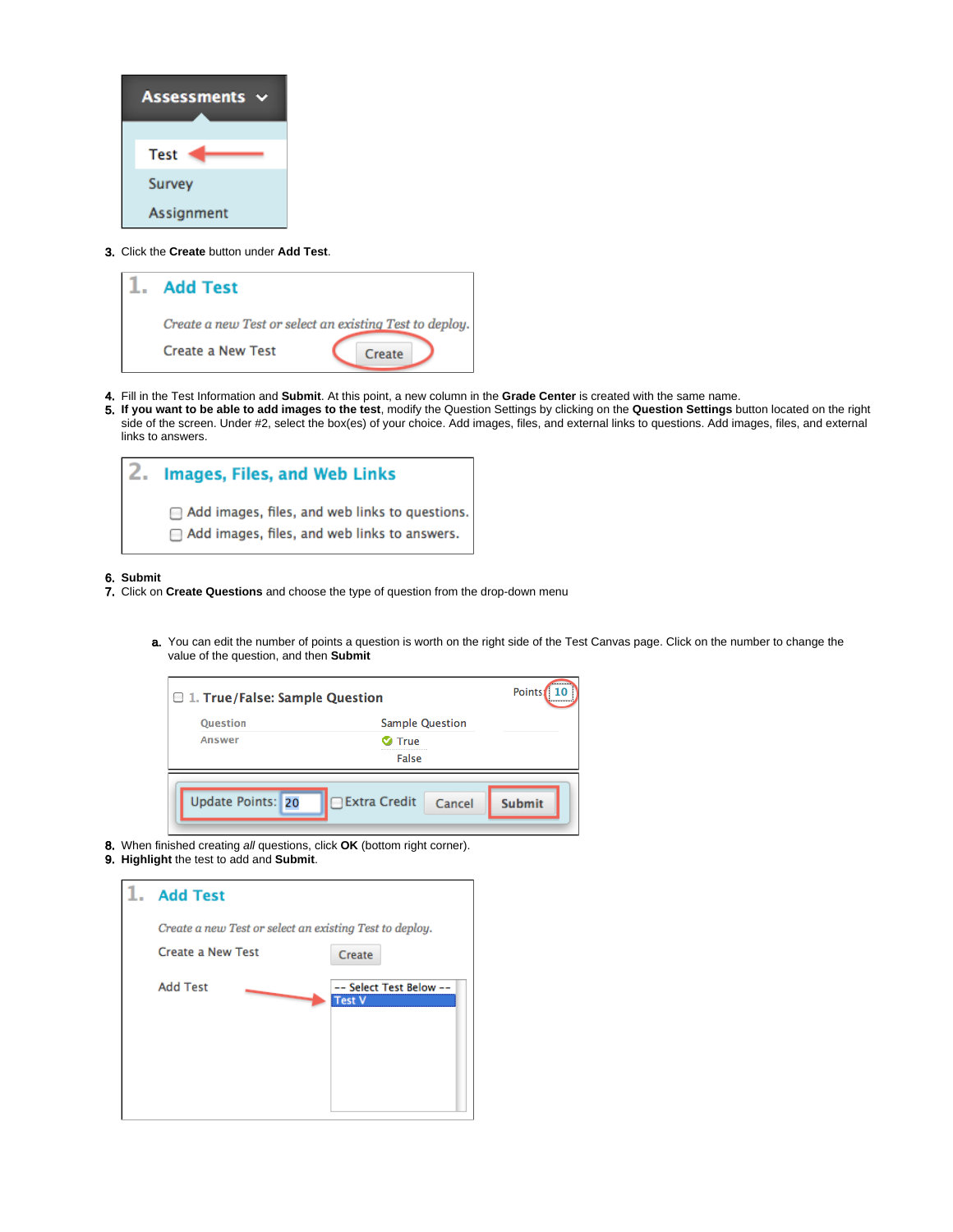10. Scroll down and select your options -- #2 contains Test Availability and Set Timer (among other options). If you want students to be able to access the test, the link must be made **Available**.



The [Test Options](https://answers.syr.edu/x/kQISAg) page includes more information about the settings available in deploying a test.

11. **Submit**.

#### <span id="page-2-0"></span>Creating a Test from the 'Tests, Surveys, and Pools' Tool

- 1. In the Control Panel, go to **Course Tools > Tests, Surveys, and Pools**
- 2. Click **Tests**
- 3. Click **Build Test**
- 4. Fill in the Test Information and **Submit.** At this point, a new column in the Grade Center is created with the same name.
- 5. **Submit**
- 1. Click on **Create Questions** and make your choice from the drop-down menu.
	- a. You can edit the number of points a question is worth on the right side of the Test Canvas page. Click on the number to change the value of the question, and then **Submit:**

| $\Box$ 1. True/False: Sample Question |                               | <b>Points</b><br><b>ACCEPTATIONS</b> |
|---------------------------------------|-------------------------------|--------------------------------------|
| <b>Ouestion</b>                       | <b>Sample Question</b>        |                                      |
| <b>Answer</b>                         | <b>True</b>                   |                                      |
|                                       | False                         |                                      |
| Update Points: 20                     | $\Box$ Extra Credit<br>Cancel | <b>Submit</b>                        |

- 2. When finished creating all questions, click **OK** (bottom right corner)
- 3. You will be brought to a **Tests** page where all of the tests you have created are listed. From here you can see which tests have or have not been deployed yet. Visit the [Deploying Tests](https://answers.syr.edu/display/blackboard01/Deploying+Surveys+and+Tests) page for information on how to deploy the test you have created into a specific content area.

| Name $\triangle$ | Deployed |
|------------------|----------|
| Test I           | Week 1   |
| <b>Test V</b>    | No       |

#### <span id="page-2-1"></span>Creating a Test With Questions From a Pool

- 1. Under the **Control Panel**, access **Course Tools** and click **Tests, Surveys and Pools**
- 2. Click **Tests**
- 3. Click **Build Test**, and **Enter Name** and information
- 4. Click **Submit**
- 5. Under **Reuse Question**, click **Find Questions**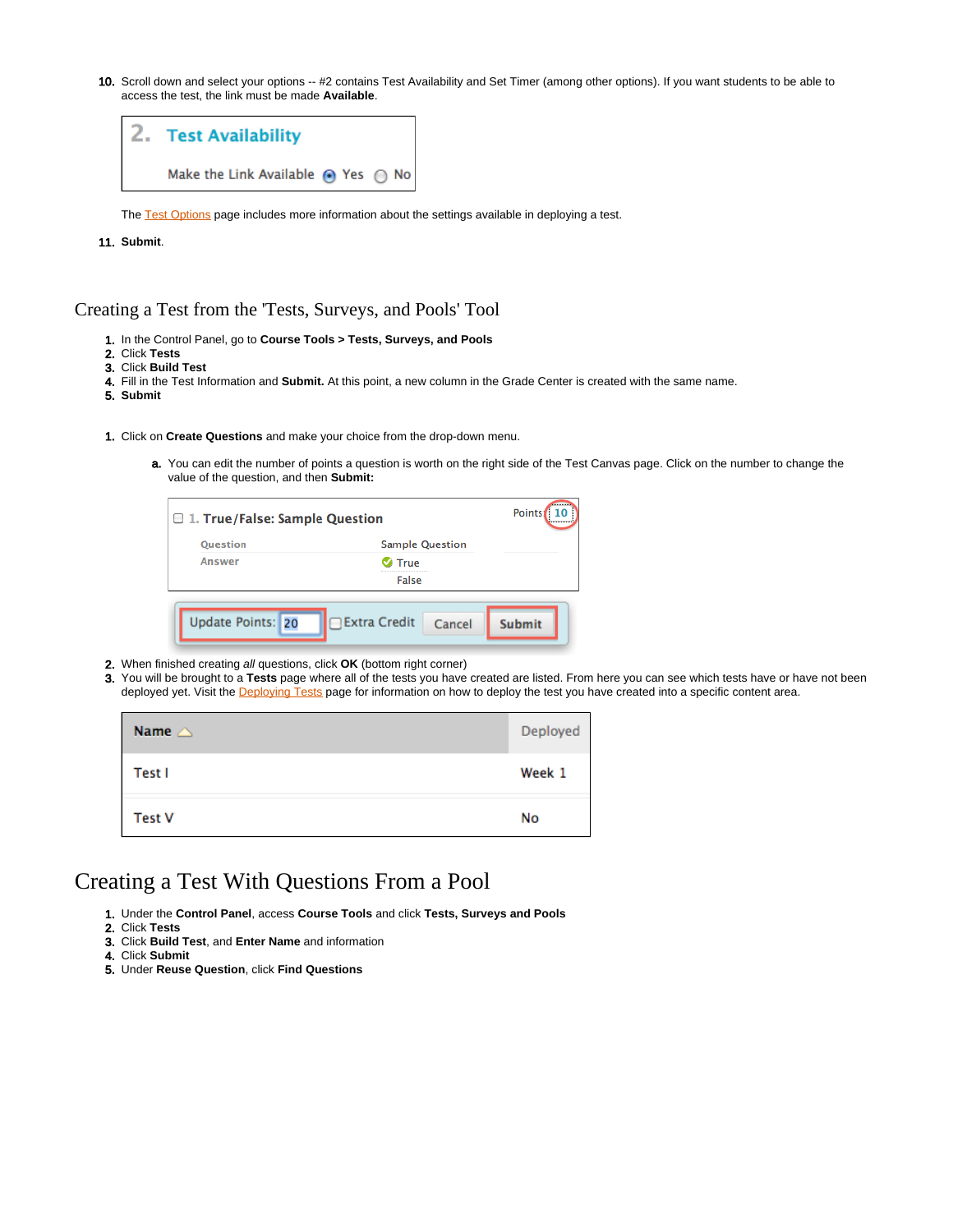

6. Select the pool questions you want. Make sure the question you select says **Pool** under **Source Type**

| <b>Find Questions</b><br>Questions are organized by the Criteria listed on the page. Use the Criteria drop-down lists to search for questions to add to the test.<br>Click Submit to finish. Click Cancel to return to the previous page. More Help |                                                                                                                      |                            |                                        |
|-----------------------------------------------------------------------------------------------------------------------------------------------------------------------------------------------------------------------------------------------------|----------------------------------------------------------------------------------------------------------------------|----------------------------|----------------------------------------|
| Search current results:<br>Go                                                                                                                                                                                                                       | <b>Criteria Summary</b><br>Pools All Pools + Tests All Tests                                                         |                            |                                        |
| <b>Browse Criteria</b>                                                                                                                                                                                                                              |                                                                                                                      |                            | Displaying 1 to 25 of 68 items         |
| Reset to Default<br>View $*$                                                                                                                                                                                                                        | Question Display $\otimes$<br>Mode @ $\Box$ Copy selected questions $\Diamond$ $\Diamond$ Link to original questions |                            | $\ll$ < Page 1 of 3 $>$ $\gg$          |
| $\overline{\phantom{a}}$ Pools<br><b>O</b> All Pools                                                                                                                                                                                                |                                                                                                                      | Question                   | Source<br>Source                       |
| Quiz <sub>1</sub>                                                                                                                                                                                                                                   | п<br>Question Text                                                                                                   | Mode Points<br><b>Type</b> | Name $\bigtriangledown$<br><b>Type</b> |
| m<br>Quiz 2                                                                                                                                                                                                                                         | 200 800x600 Normal 0 false Multiple Choice --<br>false false                                                         |                            | Quiz <sub>2</sub><br>Pool              |
| $\triangleright$ Tests                                                                                                                                                                                                                              | 200 800x600 Normal 0 false Multiple Choice --<br>o<br>false false                                                    |                            | Quiz <sub>2</sub><br>Pool              |
| <b>Question types</b>                                                                                                                                                                                                                               | 200 800x600 Normal 0 false Multiple Choice --<br>$\Box$<br>false false                                               |                            | Quiz 2<br>Pool                         |
| Categories<br>$\triangleright$ Topics                                                                                                                                                                                                               | 200 800x600 Normal 0 false Multiple Choice --<br>$\Box$<br>false false                                               |                            | Quiz 2<br>Pool                         |
| <b>Levels of Difficulty</b>                                                                                                                                                                                                                         | Normal 0 false false false<br>$\Box$<br>EN-US X-NO                                                                   | Multiple Choice -          | Pool<br>Quiz 2                         |
| <b>Keywords</b>                                                                                                                                                                                                                                     | Normal 0 false false false<br>$\Box$<br>EN-US X-NO.                                                                  | Multiple Choice --         | Quiz <sub>2</sub><br>Pool              |
|                                                                                                                                                                                                                                                     | Normal 0 false false false<br>o<br><b>EN-LIS X-NO</b>                                                                | Multiple Choice --         | Pool<br>Quiz 2                         |

- 7. Click **Submit**
- 8. Click **OK**

## <span id="page-3-0"></span>**Deploy Existing Test Within Content Area**

1. Enter area to upload assessment. Click **Assessments**, then select **Test**



2. Select assessment from **Add Test**. Click **Submit**